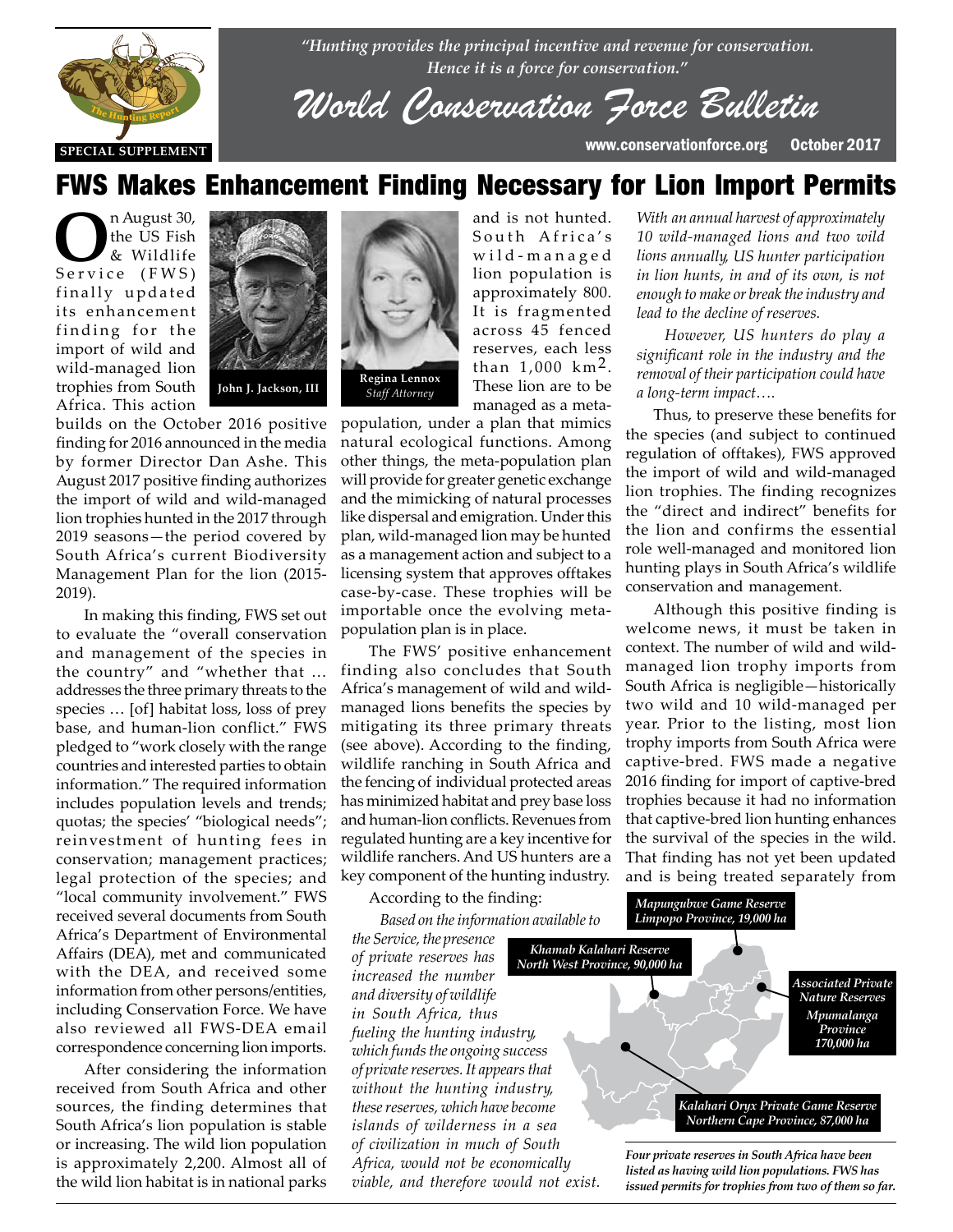wild and wild-managed. Conservation Force also has not submitted any import application for captive bred lion and has no present plan to do so.

Moreover, the number of imports is even more limited because FWS is not yet issuing import permits for wild-managed lion trophies. The DEA provided a list of properties having *wild* lion to the FWS, and requested that only imports from these properties be approved. The FWS is honoring this request. (FWS emails confirm that the FWS is running properties by the DEA before issuing permits.) None of the properties on the DEA's list have *wildmanaged* lion.

In part, properties with wildmanaged lion are not yet on this list because South Africa's Scientific Authority is currently evaluating individual properties to confirm they actually maintain wild or wild-managed lion, and not captive-bred lion in disguise. But even for properties that have been confirmed to have wild-managed lion by the Scientific Authority, the DEA has requested FWS not currently approve imports. The DEA is waiting until the meta-population management plan is completed. Therefore, while the positive enhancement finding authorizes imports of wild-managed lion trophies, it is unlikely FWS will issue import permits for these lion until the DEA gives the green light.

In short, apparently FWS is

approving imports from South Africa in three stages—at the country level, the source level (wild/wild-managed v. captive-bred), and the property level. According to the finding, "the Service will review each application for import of such specimens on a case-by-case basis…" This may be a unique situation for South Africa due to the prevalence of captive-bred lion. But it is possible FWS may issue permits for other countries on a property or operator level as well. If so, the information Conservation Force collected from operators in Tanzania, Zambia and Zimbabwe will be crucial to FWS' decision-making.

Under this case-by-case review, FWS has issued approximately six wild lion import permits for 2017: four for hunts in the Kalahari Oryx Private Game Reserve and two for hunts in the Khamab Kalahari Reserve. We do not know of permits being issued yet for the other two "wild" lion areas approved by DEA and FWS (see map on page 1). FWS should issue permits for wild-managed lion trophies as soon as South Africa implements the meta-population management plan and the DEA provides a list of approved properties having wild-managed lion. Although we do not know how soon the meta-population management plan will be completed, we know the DEA is actively working on it. For the time being, however, the number of exports from South Africa may be as low as four to six wild lion trophies per year.

# Newly Revised FWS Permit Forms Approved

In late February, US Fish & Wildlife Service (FWS) solicited comments on revising their permit application forms. Only Conservation Force, n late February, US Fish & Wildlife Service (FWS) solicited comments on revising their permit application Humane Society of The United Sates (HSUS), and three music industry representatives provided comments. We suggested changes to six different forms for a total 31 specific revisions. We also pointed out that certain forms used an inconsistent definition of a sport-hunted "trophy" that conflicted with the published regulations. We suggested edits to reduce the risk of trophy seizures and make it easier for hunters to complete the forms.

In late May, FWS published a response to the comments received. Conservation Force's comment was discussed first, as we provided the only specific recommendations for revising the applications. FWS could not respond to HSUS' comment because HSUS did not address the specific subject matter.

Although the FWS did not address every one of our suggestions, they incorporated a number of our edits into the newly revised forms. Those were approved by the Office of Management and Budget on August 23. Conservation Force received advanced notice that the new permit applications forms had been approved. Those forms will soon be published to the FWS website to replace the currently expired forms.



John J. Jackson, III

PUBLISHER Barbara Crown

Copyright ©2017 by UnivOps Holdings, ISSN 1052-4746. This bulletin on hunting-related conservation matters is published periodically free of charge for subscribers to The Hunting Report, 12182 SW 128 Street, Miami, FL 33186. All material contained herein is provided by famed wildlife and hunting attorney John J. Jackson, III with whom The Hunting Report has formed a strategic alliance. The purpose of the alliance is to educate the hunting community as well as pro-advocacy of hunting rights opportunities. More broadly, the alliance will also seek to open up new hunting opportunities or wild-managed worldwide and ward off attacks on currently available as South Africa opportunities. For more information on Conservation opportunities. For more information on Conservation Force and/or the services available through Jackson's alliance with The Hunting Report, write:

Conservation Force perties having **conservation Force**<br>hough we do not 3240 South I-10 Service Road West, Suite 200 Metairie, LA 70001 Tel. 504-837-1233 Fax 504-837-1145 [www.ConservationForce.org](http://www.ConservationForce.org)

> For reprints of this bulletin or permission to reproduce it and to inquire about other publishing-related matters, write: The Hunting Report

12182 SW 128 Street Miami, FL 33186 Tel. 1-800-272-5656 Fax 305-253-5532

*Remember to favor Conservation Force's Corporate Sponsors:*



[ripcordtravelprotection.com](http://ripcordtravelprotection.com)

**RIPCORD** 

*The leaders in their fields.*

FAIL-SAFE TRAVEL PROTECTION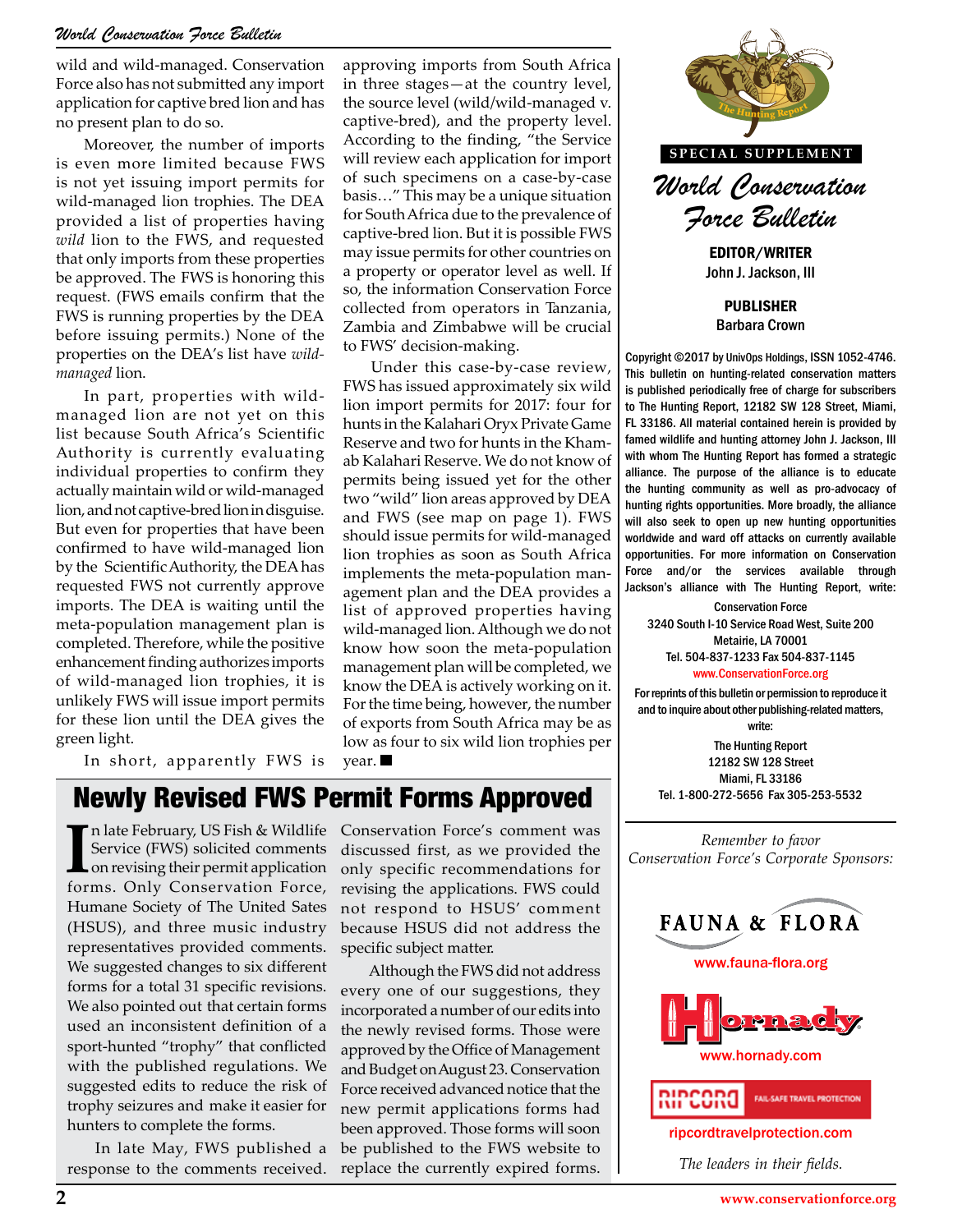#### **SPECIAL SUPPLEMENT TO THE HUNTING REPORT**

#### *Stay tuned, as we will update readers once the new forms are live.*

The new forms are not hugely different from the old ones. But the subtle changes will matter—both for generating more information for FWS to use in making required findings, and reducing some of the risk of trophy seizures.

To summarize our suggestions: We commented on the forms relevant to tourist hunters, including 3-200- 19, Import of Leopard and Namibian Southern White Rhino (and previously of African Elephant); 3-200-20, Import of Sport-Hunted Trophies (in general); 3-200-21, Import of Argali Sport-Hunted Trophies, and 3-200-22, Import of Bontebok Sport-Hunted Trophies. These forms have the same basic structure and request the same basic information.

The first page of each seeks a hunter's identifying info (e.g., name, address, phone, email). This page is similar to the old one, but FWS made two beneficial changes. First, the form no longer asks for an applicant's social security number, fax, or occupation and affiliation.

Because of the animal rights organizations' use of Freedom of Information Act requests to glean data on tourist hunters, the deletion of "occupation" reduces the risk of identifying disclosures. Removing the social security number requirement mitigates a data privacy concern. Both edits are welcome suggestions of Conservation Force that should provide added privacy.

In addition, page 1 of the form no longer asks: "Do you currently have or have you ever had any Federal Fish and Wildlife permits? If yes, list the number of the most current permit you have held or that you are applying to renew/ re-issue." The days of digging through old files to find a decades-old permit have (mercifully) passed.

On the second page, the instructions have largely remained the same for each application. At our suggestion, FWS removed a question that asked for a description of the trophy and parts the applicant wished to import. This question was confusing because the examples suggested taxidermied

parts, such as a "shoulder mount," and hunters who wished to have this work done once in the US would sometimes use this description, because it represented the end goal. However, if the trophy to be imported was tanned but not yet taxidermied, it could potentially be seized because it did not match the import permit description of a "shoulder mount." Now the definition of "trophy" covers raw, tanned, and worked parts, and the shipment simply needs to match the export permit.

Next, the revised forms ask three questions on the front that previously were located at the back of prior versions: the shipping address (if different from the mailing address on page 1); the contact person for the application; and

|                                                                                                                                                                                                                                                                                                                                            | Department of the Interior<br>U.S. Fish and Wildlife Service.<br>Federal Fish and Wildlife Permit Application Form |                                                                                                                                                                                                                                                                                                                                                                                                                                 |                                             |  |                                                                                             |                                                            |                      |                             |                                                                    | <b>FOR SHARE WAS STORAGED</b><br>Departure expenses |  |
|--------------------------------------------------------------------------------------------------------------------------------------------------------------------------------------------------------------------------------------------------------------------------------------------------------------------------------------------|--------------------------------------------------------------------------------------------------------------------|---------------------------------------------------------------------------------------------------------------------------------------------------------------------------------------------------------------------------------------------------------------------------------------------------------------------------------------------------------------------------------------------------------------------------------|---------------------------------------------|--|---------------------------------------------------------------------------------------------|------------------------------------------------------------|----------------------|-----------------------------|--------------------------------------------------------------------|-----------------------------------------------------|--|
| Roturn to: U.S. Fish and Wildlife Service<br>Division of Management Authority (DMA)<br>Beards of Permits, MS: 14<br>5275 Louisum Pike<br>Falls Church, VA 22041-3103<br>120823582104-47033582104<br>Complete Sections A or B, and C, D, and E of this application. U.S. address may be required in Section C, nor instructions for details |                                                                                                                    |                                                                                                                                                                                                                                                                                                                                                                                                                                 |                                             |  | Type of Actruit:<br>IMPORT OF APORTJUINTED TROPHIEA<br>(Appendix 1 of CITE \$ and/or E \$A) |                                                            |                      |                             |                                                                    |                                                     |  |
| See attacked instruction gages for information on how to make your application complete and help avoid unnecessary delays.                                                                                                                                                                                                                 |                                                                                                                    |                                                                                                                                                                                                                                                                                                                                                                                                                                 |                                             |  |                                                                                             |                                                            |                      |                             |                                                                    |                                                     |  |
| п                                                                                                                                                                                                                                                                                                                                          |                                                                                                                    |                                                                                                                                                                                                                                                                                                                                                                                                                                 |                                             |  |                                                                                             | Complete if applying as an individual                      |                      |                             |                                                                    |                                                     |  |
| La Lansano                                                                                                                                                                                                                                                                                                                                 |                                                                                                                    |                                                                                                                                                                                                                                                                                                                                                                                                                                 |                                             |  | <b>CAL SHE NAME</b>                                                                         |                                                            |                      | 1.4. Studio same or initial |                                                                    | 14 Miles                                            |  |
| 1. Telephone number<br>2. Date of hirsh (mm. dd yyyy)                                                                                                                                                                                                                                                                                      |                                                                                                                    |                                                                                                                                                                                                                                                                                                                                                                                                                                 |                                             |  | 2.1. Alternate telephone number                                                             |                                                            |                      | 4 E-mail address            |                                                                    |                                                     |  |
| ΠŦ.                                                                                                                                                                                                                                                                                                                                        |                                                                                                                    | Complete if applying on behalf of a business, corporation, public agency, Tribe, or institution                                                                                                                                                                                                                                                                                                                                 |                                             |  |                                                                                             |                                                            |                      |                             |                                                                    |                                                     |  |
| La Nano of business areaen. Tribe, or institution.                                                                                                                                                                                                                                                                                         |                                                                                                                    |                                                                                                                                                                                                                                                                                                                                                                                                                                 |                                             |  |                                                                                             | 1.b. Dated business as (dba)                               |                      |                             |                                                                    |                                                     |  |
|                                                                                                                                                                                                                                                                                                                                            |                                                                                                                    |                                                                                                                                                                                                                                                                                                                                                                                                                                 |                                             |  |                                                                                             |                                                            |                      |                             |                                                                    |                                                     |  |
| CLOSE ROOM AND REAL                                                                                                                                                                                                                                                                                                                        |                                                                                                                    |                                                                                                                                                                                                                                                                                                                                                                                                                                 |                                             |  |                                                                                             | 3. Description of business, agency, Titler, or institution |                      |                             |                                                                    |                                                     |  |
| 4 a Senatral officer Lag range                                                                                                                                                                                                                                                                                                             |                                                                                                                    |                                                                                                                                                                                                                                                                                                                                                                                                                                 |                                             |  | 4h. Principal officer First name.                                                           |                                                            |                      |                             | 4.c. Stractival advance Modello manual transal<br><b>GA Suffer</b> |                                                     |  |
| 5. Principal educat title                                                                                                                                                                                                                                                                                                                  |                                                                                                                    |                                                                                                                                                                                                                                                                                                                                                                                                                                 |                                             |  |                                                                                             | 6. Primary contact name.                                   |                      |                             |                                                                    |                                                     |  |
|                                                                                                                                                                                                                                                                                                                                            | 7.1. Surveys tricroggic manager<br>7.b. Alternate televisione mander                                               |                                                                                                                                                                                                                                                                                                                                                                                                                                 |                                             |  | 7.c. Stategie for number                                                                    |                                                            |                      |                             | 1.4 Supremo establishing                                           |                                                     |  |
|                                                                                                                                                                                                                                                                                                                                            |                                                                                                                    |                                                                                                                                                                                                                                                                                                                                                                                                                                 |                                             |  |                                                                                             |                                                            |                      |                             |                                                                    |                                                     |  |
| ſC.<br>15. Franced address fibront address American to State 1, or Room to no R.O. Second of Entire or Tandermin is arriving on behalf of a decisional records Sectors or                                                                                                                                                                  |                                                                                                                    |                                                                                                                                                                                                                                                                                                                                                                                                                                 | All applicants complete address information |  |                                                                                             |                                                            |                      |                             |                                                                    |                                                     |  |
|                                                                                                                                                                                                                                                                                                                                            |                                                                                                                    | Taxodemulat's name and address in this block: U.S. humors must provide their U.S. address).                                                                                                                                                                                                                                                                                                                                     |                                             |  |                                                                                             |                                                            |                      |                             |                                                                    |                                                     |  |
| 1.5 City<br>1. c. State                                                                                                                                                                                                                                                                                                                    |                                                                                                                    |                                                                                                                                                                                                                                                                                                                                                                                                                                 |                                             |  | U.S. The code Postal code:                                                                  |                                                            | 1.c. Causey Devince  |                             | 1. Country                                                         |                                                     |  |
| 2.a. Mailing Address (include if different than physical address; include name of contact person if applicable)                                                                                                                                                                                                                            |                                                                                                                    |                                                                                                                                                                                                                                                                                                                                                                                                                                 |                                             |  |                                                                                             |                                                            |                      |                             |                                                                    |                                                     |  |
| 26Cq                                                                                                                                                                                                                                                                                                                                       |                                                                                                                    |                                                                                                                                                                                                                                                                                                                                                                                                                                 | 2 c. State                                  |  | 2.4 Ein code Fortal code:                                                                   |                                                            | 2.c. Cause: Bostocc. |                             | 14 Causey                                                          |                                                     |  |
|                                                                                                                                                                                                                                                                                                                                            |                                                                                                                    |                                                                                                                                                                                                                                                                                                                                                                                                                                 |                                             |  |                                                                                             |                                                            |                      |                             |                                                                    |                                                     |  |
| D.                                                                                                                                                                                                                                                                                                                                         |                                                                                                                    | Amach check or money order payable to the U.S. FIEM AND WILDLESS SERVINS (p. Jpp. appropriated and ARIA money fundables generating the Federal, Tehal, Sene,<br>and local commences accepted and those acting on behalf of such accepted, me exempt from the processing the - symple decompression of fee exempt manne or<br>continued by increasedoms (50 CFR 13.11(d))                                                        |                                             |  |                                                                                             | All applicants MUST complete                               |                      |                             |                                                                    |                                                     |  |
|                                                                                                                                                                                                                                                                                                                                            |                                                                                                                    | Comflexion Livenin comfletion lines madant an fundament de registers comtexed in The St. Day, 12 af the Code of Redent Regulation and the other<br>αχθολίς ρεα/ο πλόσμα. Α εξέλερα. Σεξ Σόμ δι. απί λιαθε ότι σε σεσαστο πλοιουάν ότι ο μεχαινικο. Ας ο αυτιλικοποίου σόμ συνερισμός<br>hoppofpsychopology.opd-bologi. I undermand that any false statement herein may subject me to the extension genalties of 15 U.S.C. 1001. |                                             |  |                                                                                             |                                                            |                      |                             |                                                                    |                                                     |  |
|                                                                                                                                                                                                                                                                                                                                            |                                                                                                                    |                                                                                                                                                                                                                                                                                                                                                                                                                                 |                                             |  |                                                                                             |                                                            |                      |                             |                                                                    |                                                     |  |
|                                                                                                                                                                                                                                                                                                                                            |                                                                                                                    | Ronange of awficiate Rincipal Officer for remain (Na regenerated or gammed government)                                                                                                                                                                                                                                                                                                                                          |                                             |  |                                                                                             |                                                            |                      |                             | Date: of government and did your fi-                               |                                                     |  |

*FWS will soon post the new permit applications containing the changes suggested by Conservation Force.*

the applicant's violation history, i.e., if the applicant had been assessed a civil penalty or convicted of violations of various federal wildlife laws. These questions are almost exactly the same except that in asking for a shipping address, the new form now asks for a "self-addressed, prepaid, computer generated, courier service airway bill" if an applicant would like expedited shipping. This avoids FWS staff having to contact an applicant to obtain an expedited shipping label. Previously, FWS staff would call—or fail to call to have a shipping label mailed or emailed. The prior method literally put "expedited" shipping at the same speed as US mail because of the extra steps. (If you can believe.) Now, an expedited shipment can proceed automatically.

The next page, containing information about the trophy and the location, is like the old forms. For the species-specific application forms (e.g., leopard and rhino, argali, bontebok), the form asks for the quantity. As with the prior versions of these forms, the questions break down by whether the hunt has occurred. If the hunt has not yet occurred, the application asks for the country and area as specifically as possible and the date the hunt will occur. If the hunt has already occurred, the application asks for the country and area, date of the take, and current location of the trophy.

However, both sections include a new question (we did not suggest) requesting the name of the hunting outfitter, safari company, or PH. This is an interesting addition that paves the way for FWS to make direct factual inquiries of those that conducted the hunt, or perhaps to make operatorspecific determinations to issue import permits.

Next, a new question on the revised form asks for copies of foreign hunting permits or licenses. If the hunt has not occurred and no licenses or permits have been issued, the applicant must state this. *Be sure to obtain and retain copies of your foreign license or permit if you wish to import your trophy.*

Further down, the forms include the same question as previously: the name and address of the overseas person or business shipping the trophy. This is the "consigner" on the import permit and must match the export permit. The forms also include the same certification statement as on the current forms, which the applicant must sign, attesting that the trophy was hunted for personal use. It also points out the link to the list of designated ports forimport.

In total, the forms are slightly shorter than the prior versions. They include the same basic questions and a few new ones that suggest new priorities in the FWS' review.

For the species-specific forms: The leopard and rhino form previously including the African elephant as well. FWS has not yet posted the substitute, a